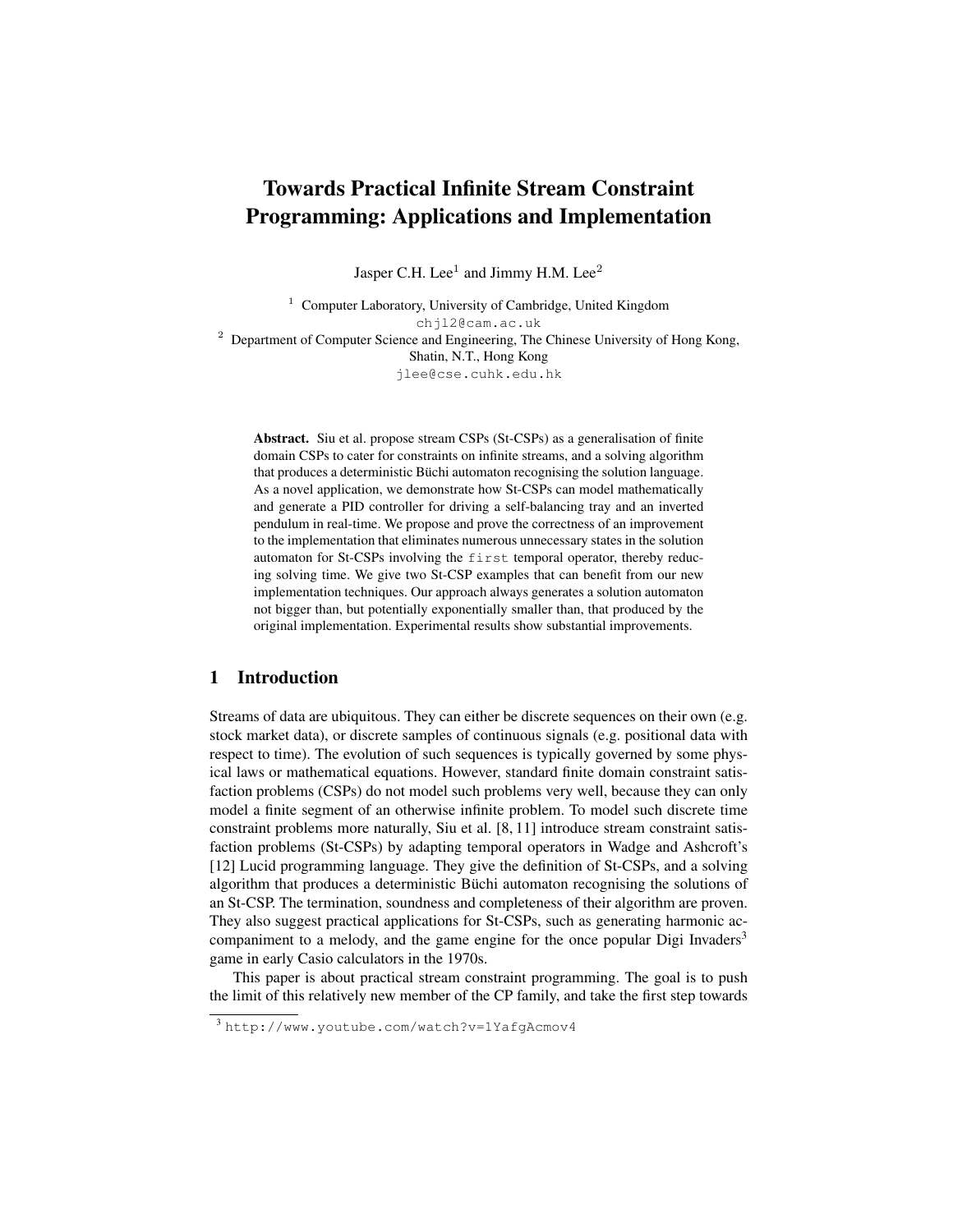putting the theoretical framework into practice. Since there are currently no common modelling idioms, and we know little about implementation technology and applications, we approach this idea from two angles. First, we demonstrate that St-CSPs can be used for solving interesting practical real life problems. Continuing the work on game engine generation [8, 11], we model real-time hardware controllers as St-CSPs. Even though discretisation and approximations have to be applied, we find that the approach produces stable control on our hardware. Second, we propose an improvement for the search algorithm to reduce solving time and the size of the solution automaton. Our improvement is restricted to a certain class of St-CSPs, and we give practical usages of this class on two applications. We also prove the correctness of our technique. To demonstrate the efficiency of our proposal, we give experimental results to compare our new search algorithm against the original, showing orders of magnitude improvement both in terms of runtime and solution automaton size.

## 2 Background

This section introduces the technical background for stream constraint solving. We first state the definition of St-CSPs and related notions, followed by the constraint specification language. The solving algorithm of Siu et al. [8, 11] is summarised.

#### 2.1 Infinite Strings and Stream Constraint Satisfaction Problems

An *infinite string*  $\alpha$  over an *alphabet*  $\Sigma$  is a function  $\mathbb{N}_0 \to \Sigma$ . Given i,  $\alpha(i)$  is an individual *daton* of  $\alpha$  at time point *i*. The set of all such strings with alphabet  $\Sigma$  is denoted Σ<sup>ω</sup>. Infinite strings are also referred to as *streams*.

The notation  $\alpha' = \alpha(i,\infty)$  is used for the *string suffix*  $\alpha'(j) = \alpha(j+i)$ . For a language  $L, L(i, \infty) = {\alpha(i, \infty) | \alpha \in L}$ . As for a *finite prefix* of a string, infinite or not, the notation  $\alpha' = \alpha[0 : i]$  is used to denote the string  $\alpha'(j) = \alpha(j)$  if  $0 \le j \le i$ and undefined otherwise. A special case is when  $i < 0$ , denoting the empty string.

A *stream constraint satisfaction problem* (St-CSP) is a tuple  $P = (X, D, C)$  [8, 11], where  $X = \{x_1, \ldots, x_n\}$  is a finite set of *variables*,  $D(x) = (\Sigma(x))^{\omega}$  is a function that maps a variable to its *domain* which is the set of all infinite strings with alphabet  $\Sigma(x)$ , C is a finite set of *constraints*. A constraint  $c \in C$  is a relation R defined on an ordered subset  $Scope(c)$  of variables. The relation gives all the valid simultaneous assignments of values to variables in  $Scope(c)$ . Every constraint  $c \in C$  must also be a deterministic  $\omega$ -regular language [2].

An *assignment*  $A(x_i) \in D(x_i)$  is a function mapping a variable to an element in its domain. A *satisfies* a constraint c if and only if  $(A(x_{i_1}), A(x_{i_2}), \ldots, A(x_{i_k})) \in c$ , where  $Scope(c) = (x_{i_1}, \ldots, x_{i_k})$ . The notion can be generalised to say that the string  $\beta$  of tuples  $\beta(i) = (A(x_1)(i), \ldots, A(x_n)(i))$  *satisfies* the constraint c where  $X =$  ${x_1, \ldots, x_n}$ . An St-CSP is *satisfied* by a variable assignment A or a string of tuples  $\beta$ if and only if all constraints are satisfied.

As a corollary of the closure properties of deterministic  $\omega$ -regular languages, the solution set  $\mathit{sol}(P) = \{t = (a_1, a_2, \ldots, a_n) \in \prod_i D(x_i) \, | \, \forall \, c \in C.\, t \text{ satisfies } c\} \text{ of an }$ St-CSP P is also a deterministic  $\omega$ -regular language.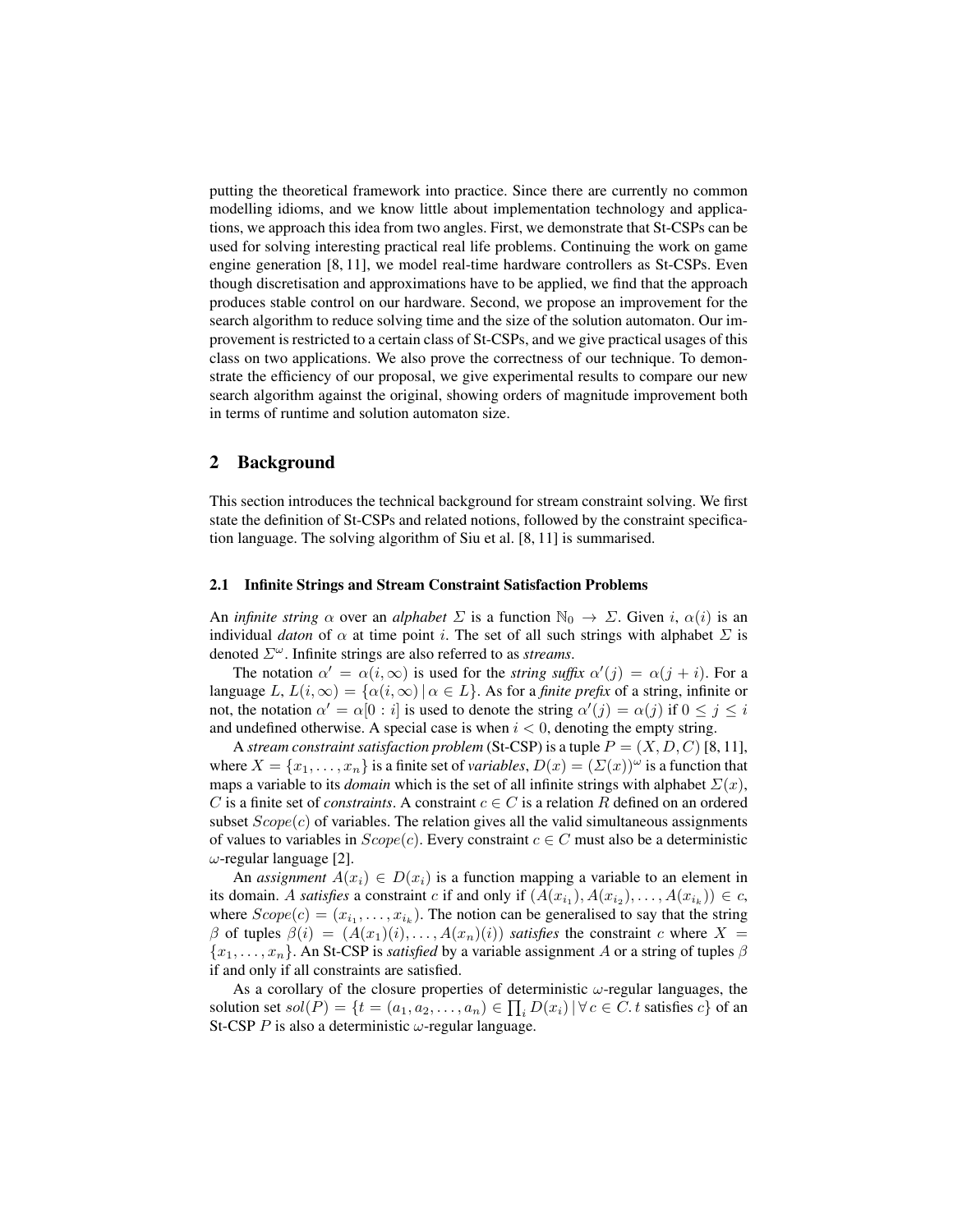In addition, two St-CSPs P and P' are said to be *equivalent*, written as  $P \equiv P'$  as usual, if and only if  $sol(P) = sol(P')$ .

Given a set of constraints C and a point i, the *shifted view* (previously known in the literature as the *limited view* [8, 11]) of C is defined as  $C(i,\infty) = \{c_k(i,\infty) | c_k \in C\}$ . Similarly, given an St-CSP  $P = (X, D, C)$  and a point i, the *shifted view* of P is defined as  $\hat{P}(i) = (X, D, C(i, \infty)).$ 

#### 2.2 The Stream Constraint Language

In this paper, we are only concerned with St-CSPs whose variable alphabets are integer intervals, i.e.  $[m, n]^{\omega}$  for some  $m \leq n \in \mathbb{Z}$ .

To specify constraints, there are primitives such as variable streams, which are the variables in the St-CSP, and constant streams. For example, the stream 2 denotes the stream a where  $a(n) = 2$ .

Three *temporal* operators, in the style of the Lucid programming language [12], first, next and fby, are defined on streams. Suppose  $\alpha$  and  $\beta$  are streams. We have first  $\alpha$  being the constant stream of  $\alpha(0)$ , and next  $\alpha$  being the "tail" of  $\alpha$ , i.e. next  $\alpha = \alpha(1, \infty)$ . In addition,  $\alpha$  fby  $\beta = \gamma$  is the concatenation of the head of  $\alpha$  and  $\beta$ , i.e.  $\gamma(0) = \alpha(0)$  and  $\gamma(i) = \beta(i-1)$  for  $i \ge 1$ .

Furthermore, there are *pointwise* operators, such as integer arithmetic operators  $\{+, -, *, /, %\}$ . They combine two streams point by point using the corresponding arithmetic operator. Integer arithmetic relational operators are {lt, le, eq, ge, gt, ne}. They compare the two argument streams pointwisely and return a *pseudo-Boolean stream*, that is a stream in  $[0, 1]^\omega$ , where 0 denotes false and 1 denotes true. Pointwise Boolean operators {and, or} act on any two pseudo-Boolean streams  $\gamma$  and  $\eta$ . The final pointwise operator supported is if-then-else. Suppose  $\gamma$  is pseudo-Boolean, and  $\alpha, \beta$  are streams in general, then (if  $\gamma$  then  $\alpha$  else  $\beta$ )(i) is  $\alpha$ (i) if  $\gamma$ (i) = 1 and  $\beta(i)$  if  $\gamma(i) = 0$ .

Given these stream operators, we can now use the following relations to express stream constraints. For integer arithmetic comparisons  $\circ \in \{ \langle \langle \langle \langle =, \rangle = \rangle \rangle, \langle = \rangle \}$ , the constraint  $\alpha \circ \beta$  is *satisfied* if and only if the arithmetic comparison  $\circ$  is true at every point in the streams. Therefore, a constraint is *violated* if and only if there exists a time point at which the arithmetic comparison is false.

Care should be taken to distinguish between constraints and the relational operators. Relational operators take two streams and gives a pseudo-Boolean stream as an output. Constraints, on the other hand, are relations on streams.

#### 2.3 Normalising Constraints

Siu [11] defines an St-CSP to be in *normal form* if it contains only *primitive constraints*. Primitive constraints are in one of the following three forms, assuming  $x_i$  are stream variables.

- Primitive first constraints: first  $x_i$  == first  $x_i$
- Primitive next constraints:  $x_i$  == next  $x_i$
- Primitive pointwise constraints: Constraints not involving first, next or fby.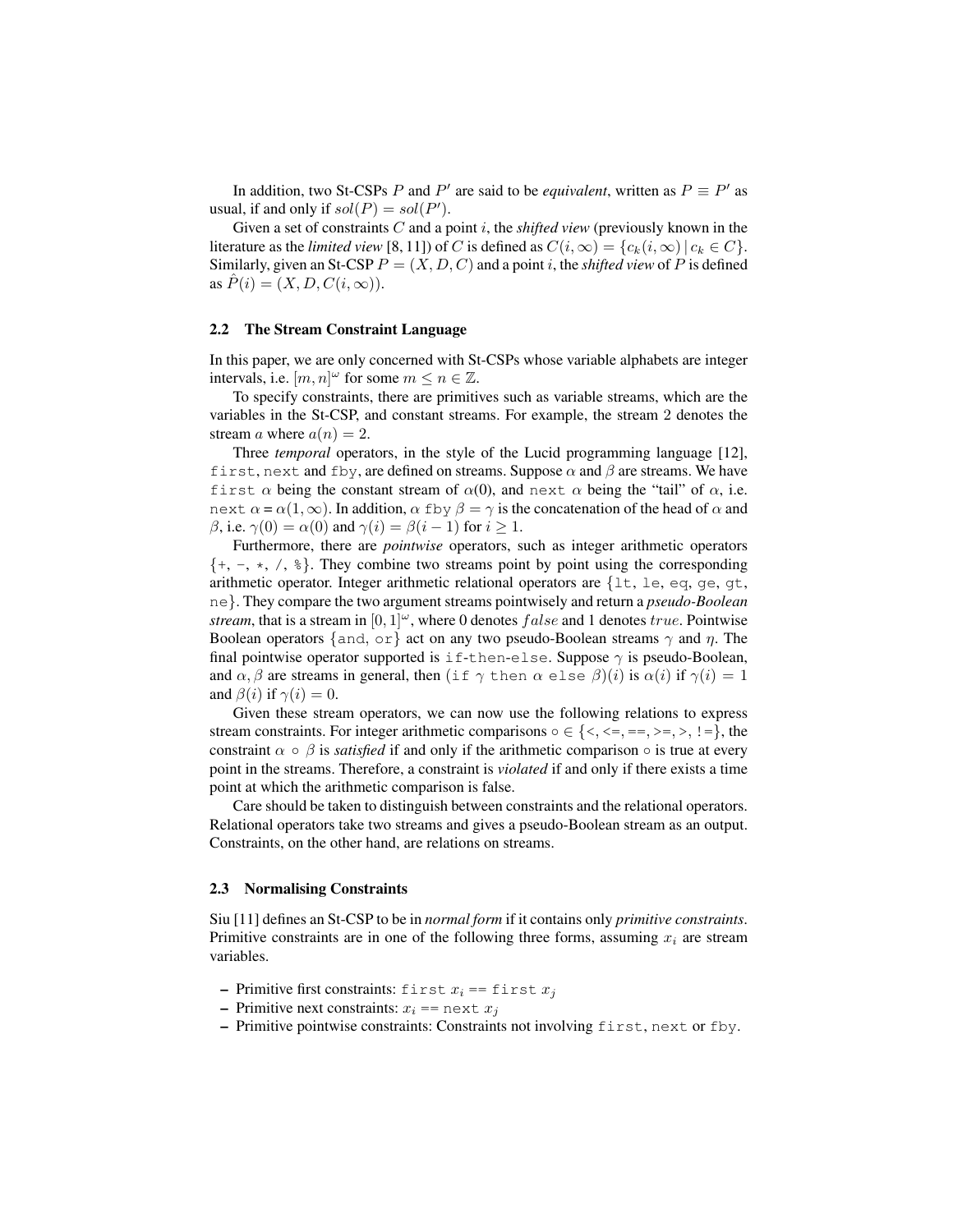Reducing all occurrences of first operators to the primitive form is beneficial, since primitive first constraints can be enforced like a primitive pointwise constraint, but can be deleted after the first time point.

All St-CSPs are reduced to an equivalent normal form before being submitted to the solver. Siu [11] also gives a simple recursive translation of an St-CSP into this normal form. Only the appearance of either "first  $expr$ ", "next  $expr$ " or " $expr_1$  fby  $\exp r_2$ " may violate the normal form property. The cases are translated separately. By adopting notations from programming language semantics theory [13], we write  $c$  [-] for *constraint contexts*, i.e. constraints with placeholders for syntactic substitution. For example, if  $c[-] = [- + 3 \gt 4]$ , then  $c$  [first  $\alpha$ ] = [(first  $\alpha$ ) + 3 > = 4]. We also write a constraint rewriting transition as  $(C_0, C_1) \rightsquigarrow (C'_0, C'_1)$ , where  $C_0, C_1, C'_0$  and  $C'_1$  are sets of constraints.  $C_0$  is the set of constraints that has to be further normalised, and  $C_1$  is the set that is guaranteed to be in normal form already. Hence, the initial constraint pair for the St-CSP  $(X, D, C)$  is  $(C, \{\})$ , and the rules are applied until none are applicable.

- 1.  $(C_0 \cup \{c \text{[first expr]}\}, C_1) \rightsquigarrow (C_0 \cup \{c[v_1], v_2 = expr\}, C_1 \cup \{first v_1\})$ == first  $v_2$ ,  $v_1$  == next  $v_1$ }) where  $v_1$  and  $v_2$  are auxiliary variables not in any of  $c$  [–],  $C_0$  and  $C_1$ .
- 2.  $(C_0 \cup \{c \text{ [next } expr] \}, C_1) \rightsquigarrow (C_0 \cup \{c \, [v_1], v_2 = expr \}, C_1 \cup \{v_1 = \text{next} \})$  $\{v_2\}$ ) where  $v_1$  and  $v_2$  are auxiliary variables not in any of  $c$  [-],  $C_0$  and  $C_1$ .
- 3.  $(C_0 \cup \{c \, [expr_1 \, fby \, expr_2] \}, C_1) \rightsquigarrow (C_0 \cup \{c \, [v_1], v_2 == expr_1, v_3 == expr_2\},$  $C_1 \cup \{\text{first } v_1 = \text{first } v_2, \text{next } v_1 = v_3\})$  where  $v_1, v_2$  and  $v_3$  are auxiliary variables not in any of  $c$  [–],  $C_0$  and  $C_1$ .

#### 2.4 Search Trees

A *search tree* for an St-CSP P is a tree with potentially infinite height. Its nodes are St-CSPs, and the root node is P itself. The *level* of a node N is recursively defined as 0 for the root node, and  $1 + \ell$  for non-root nodes N where  $\ell$  is the level of the parent of N. A child node  $Q' = (X, D, C \cup \{c'\})$  is constructed from a parent node  $P' = (X, D, C)$  at level k and an *instantaneous assignment*  $\tau(x) \in \Sigma(x)$ , where  $\tau$ takes a stream variable x and returns a daton value for it. In other words,  $\tau$  gives a scalar assignment to the daton of streams at time point  $k$ . The constraint  $c'$  specifies that for all  $x \in X$ ,  $x(k) = \tau(x)$  and for all  $i \neq k$ ,  $x(i)$  is unconstrained. We write  $P' \stackrel{\tau}{\rightarrow} Q'$  for such a parent to child construction, and label the edge on the tree between the two nodes with  $\tau$ . Fig. 1 shows an example search tree.

It is also useful to identify a search node with its shifted view. For a search node Q at level k, we identify it with the shifted view  $\hat{Q}(k)$ . Taking this view, if  $\hat{P}(k) =$  $(X, D, C)$  is the parent node of  $\hat{Q}(k+1)$ , then  $\hat{Q}(k+1) = (X, D, C \cup \{c'\})(1) =$  $(X, D, (C \cup \{c'\})(1, \infty))$  where c' is the same constraint as defined above.

Recall that a constraint violation requires only a single time point at which the pointwise constraint is false. Therefore, we can generalise the definition of constraint violation such that a finite prefix of an assignment can violate a constraint. A sequence of instantaneous assignments from the root to a node is isomorphic to a finite prefix of an assignment, and so the definition again generalises. Suppose  $F = (X, D, C)$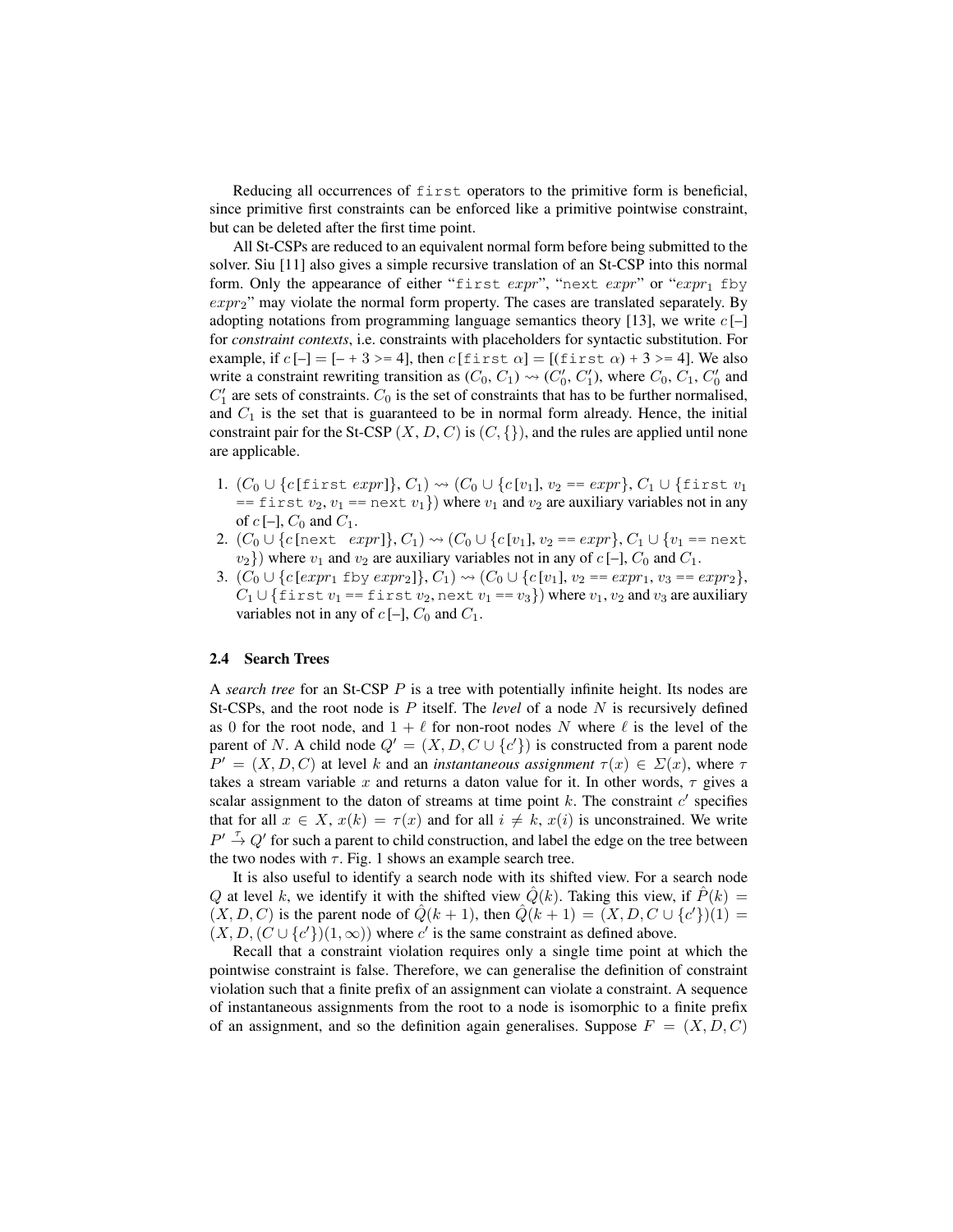is a node at level k such that  $\{\tau_i\}$  is the sequence of instantaneous assignments that constructs F from the root node, i.e.  $P \stackrel{\tau_0}{\rightarrow} \dots \stackrel{\tau_k}{\rightarrow} F$ . We say node F is a *failure* if and only if  $\{\tau_i\}$  violates a constraint  $c \in C$ .



Fig. 1: Example Search Tree

#### 2.5 Solving St-CSPs

Given an St-CSP P, its search tree is explored using depth first search. Backtracking happens when the current search node is a failure. A search node A at level k *dominates* [8, 11] another search node B at level k', written as  $B \prec A$ , if and only if their shifted views are equivalent ( $\hat{A}(k) \equiv \hat{B}(k')$ ) and A is visited before B during the search. When the algorithm visits a search node N that is dominated by a previously seen node  $M$ , the edge pointing to  $N$  is redirected to  $M$  instead. The resulting structure is isomorphic to a deterministic Büchi automaton, which accepts all and only the solutions of  $P$ . Siu et al. [8, 11] prove the termination, soundness and completeness of the algorithm.

## 3 Application on Real-Time PID Control

A *proportional-integral-derivative* (*PID*) controller [10] is a loop feedback control mechanism. A process receives an input signal  $u(t)$  and gives an output  $y(t)$ , which has an error  $e(t) = y(t) - r(t)$  from a reference signal  $r(t)$ . The PID controller produces the input signal  $u(t)$  by adding a weighted sum of the following three components. The proportional component is simply the error signal  $e(t)$ . The integral component is  $\int_0^t e(\tau) d\tau$ . The derivative component is  $e'(t)$ . Fig. 2 shows the described structure.  $K_p$ ,  $K_i$  and  $K_d$  are the corresponding coefficients for the components in the weighted sum.

We can model a PID controller as an St-CSP. The first step is to discretise and scale the domain of the error signal, such that the signal can be represented as an integer stream e. For example, the error signal might have a real interval  $[-15, 15]$  as the domain representing an angle deviation. A possible discretisation is to map the interval to the integer interval  $[-60, 60]$  by multiplication with 4 and rounding. The stream e (the error and the proportional component) is unconstrained and acts as an input to the automaton. At each state, the edge with the correct error value is selected in order to proceed to the next state.

There is a tradeoff between having greater precision in the error stream and limiting the size of the solution automaton. The standard approaches to determining the PID coefficients are by experimentation or analysis of a mathematical model of the process.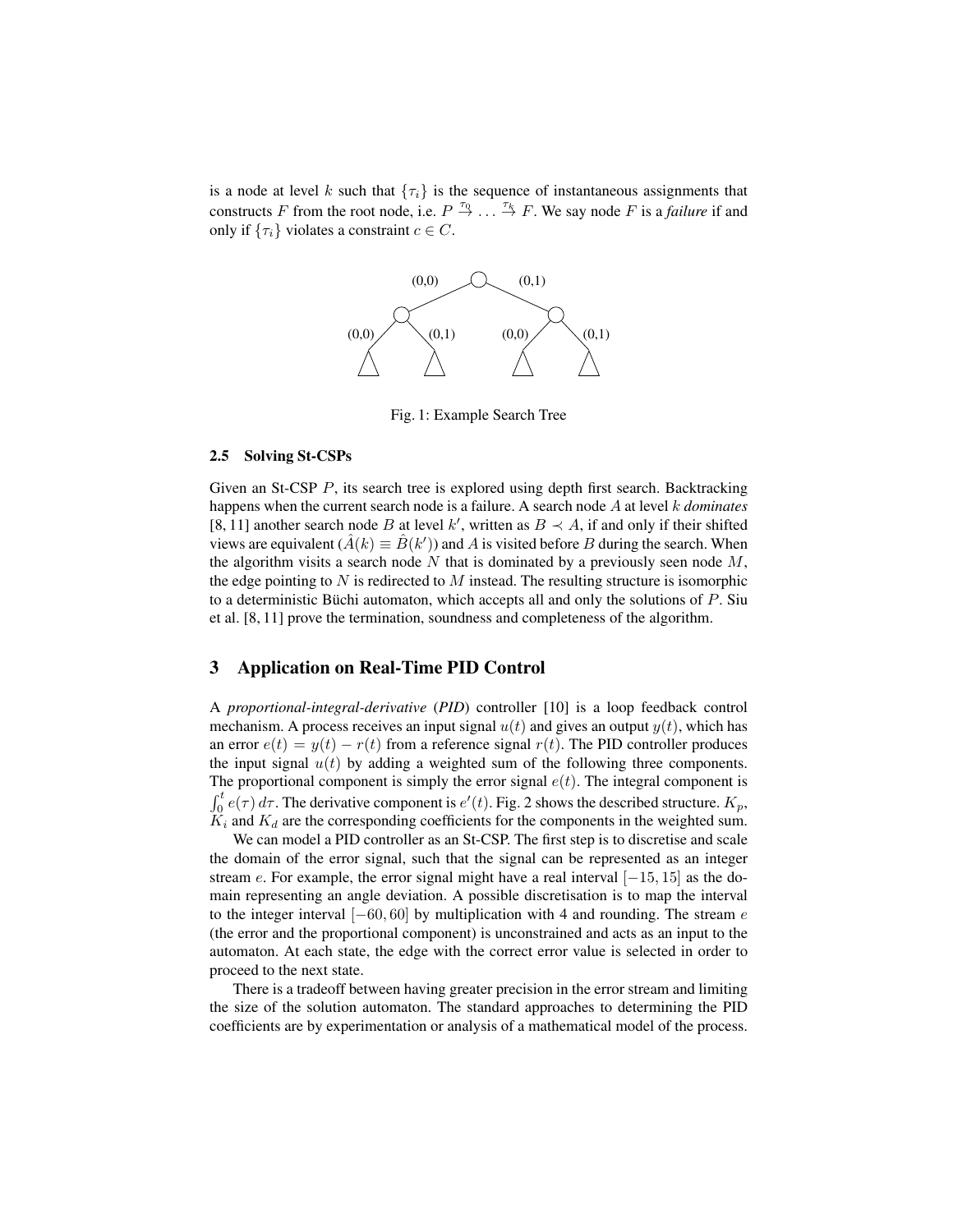

Fig. 2: PID Controller Schematics

A good discretisation of the error stream can therefore be similarly determined using either of the approaches.

Given the discretisation, we can model the derivative component of the PID control signal. For a stream of discrete time signals  $\alpha$ , an analog of the derivative is the finite difference  $\alpha(i + 1) - \alpha(i)$ . Any linear scaling factor required for a better approximation can simply be absorbed into the  $K_d$  coefficient for the weighted sum. In order to compute finite differences, a stream l is introduced with constraints  $l = 0$  fby e. The derivative stream d is therefore constrained by  $d = e - l$ . From this, we deduce that the bounds for d is  $[-2c, 2c]$  if the bounds for e is  $[-c, c]$ .

An analog of the integral for discrete signals is the finite sum  $\sum_0^n \alpha(i)$ . In an ideal PID controller, the integral component can be unbounded. In practice, it is either restricted by the real number representation of the machine or artificial bounds are introduced. In our case, a bound  $b$  is also needed in order to have a finite alphabet for the integral stream i. With the value of b decided, the integral stream can be computed using the constraint  $i = 0$  fby (if (i+e gt b) then b else (if (i+e lt -b) then -b else  $i+e$ )). There is an alternative approximation for the integral stream if we know the scaling factor applied to it is close to 0. In this case, instead of summing the error discrete signals, we sum the sign of the error signals. That is, we introduce another stream tempI with constraint tempI == 0 fby  $(i + if (e \notin 0))$  then 1 else (if  $(e \lt t 0)$  then  $-1$  else 0)). Instead of using the previous constraint for computing i, we use  $i ==$  if  $tempI$  qt b) then b else (if  $tempI$  lt -b) then -b else tempI). It is also possible to inline the definition of  $tempI$  into i, but we present this as it is here for clarity. This alternative approximation is useful for keeping the alphabet of the stream i small. Fig. 3 gives a generic PID controller model.

As discrete time controllers process input and output streams, St-CSPs are ideal for modelling them. The typical way of implementing controllers is to program the controller equations in an imperative language. Programming with destructive assignments and various control flow commands can be error prone. Bentley [1] gives experimental results that only 10% of professional programmers write correct code for an algorithm as simple as the binary search. Using the St-CSP approach, the imperative code required in a program is only for traversing a solution automaton according to the sensor error input stream and producing control signals to the output streams. This code has to be engineered only once and is largely reusable. The St-CSP specification language is declarative in nature without any side effects in its semantics. Hence, it inherits the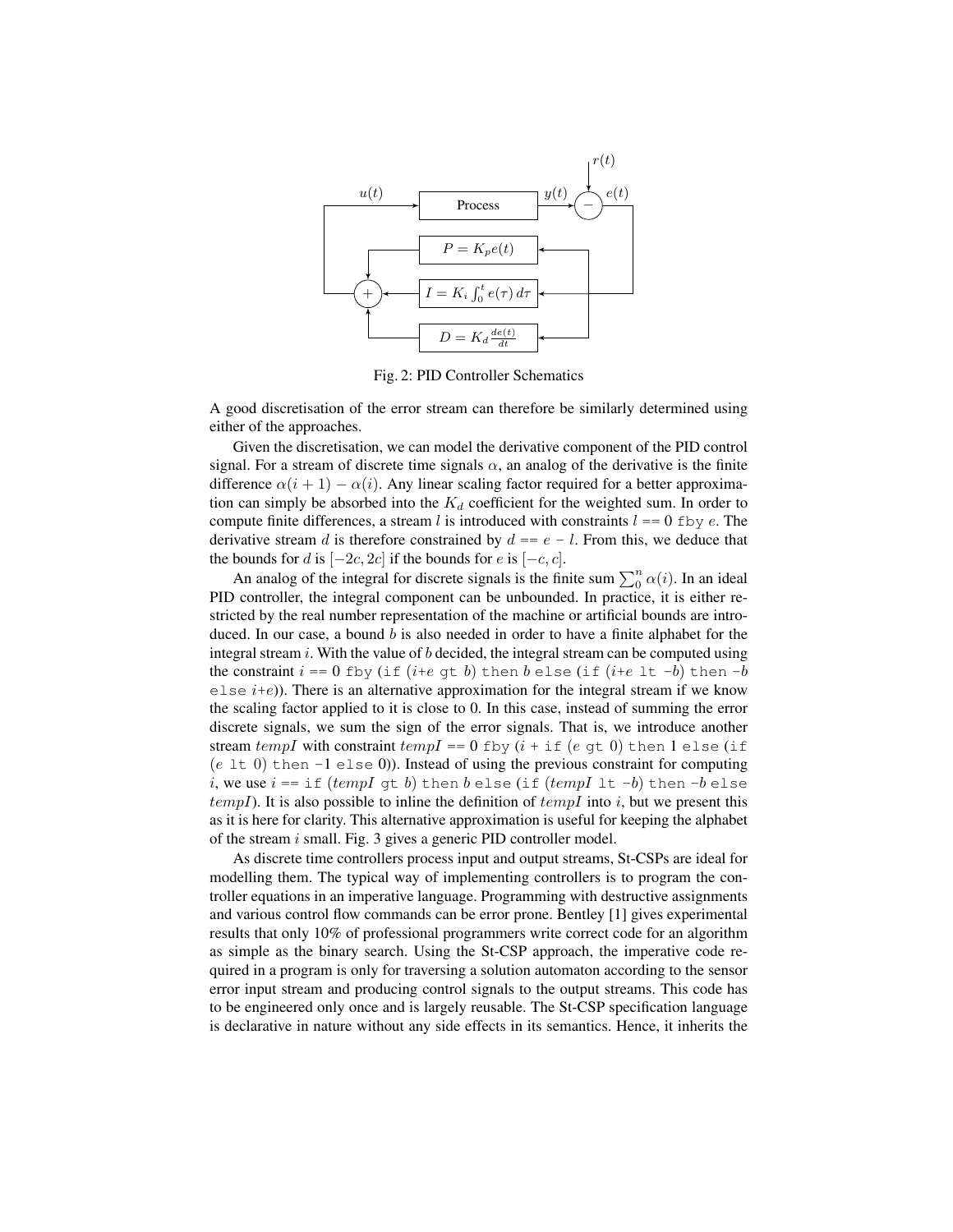Streams  $e, \ell$  with alphabet [ $-c, c$ ] Stream *i* with alphabet  $[-b, b]$ Stream d with alphabet  $[-2c, 2c]$ 

```
d == e - \ell\ell = 0 fby ei == 0 fby (if (i+e gt b) then b
else (if (i+e lt -b) then -b else i+e))
```
Fig. 3: Generic PID Controller

advantages of declarative programming over imperative programming, including readability, conciseness, compositionality and referential transparency. Correctness and elegance are therefore more easily achievable than using a conventional programming language like C.

A PID controller for a self-balancing tray<sup>4</sup> was synthesised. The platform has a tray holding a pingpong ball, two motors that allows it to rotate in 3D space and an accelerometer that measures the orientation. The purpose of the controller is to maintain the horizontal position of the tray as the platform rotates, such that the pingpong ball does not fall out. We also applied the technique to control a self-balancing inverted pendulum<sup>5</sup> . It has a vertical body, with wheels at the bottom to allow movement for balancing the body as it tilts sideways. The controller actually uses a variant of PID control with a second derivative component in addition to the original three. Also, a complementary filter and a Kalman filter were applied to the gyroscope sensor input to eliminate noise. The filters however are not part of our St-CSP model.

The traditional controllers of the above hardware happen to be simple and small, even when implemented in C. We anticipate the advantages of our approach to become more apparent when the controllers are more complex. The purpose of the current exercise is really to demonstrate that CP can have applications in real-time hardware control.

## 4 Improved Handling of the first Operator

Our new approach focuses on the handling of streams constructed using the first operator. Fig. 4 contains two St-CSPs that show some uses of first would increase the number of states in the solution automaton, and some other uses would not. Problem 1 imposes that the first daton of x has to be less than the first daton of y, whilst Problem 2 requires all datons of  $x$  to be less than the first daton of  $y$ . Therefore, the constraint in Problem 1 only concerns the first time point, whereas the effect of the constraint in Problem 2 persists indefinitely.

The optimal solution automaton (Fig. 5), in the sense of having the fewest states, for the St-CSP in Fig. 4a has two states, whilst the optimal solution automaton (Fig. 6)

<sup>4</sup> A video demonstration of the self-balancing tray in operation can be found at http://www.youtube.com/watch?v=dT56qAZt8hI

<sup>&</sup>lt;sup>5</sup> A video demonstration of the inverted pendulum can be found at http://www.youtube.com/watch?v=5GvbG3pN0vY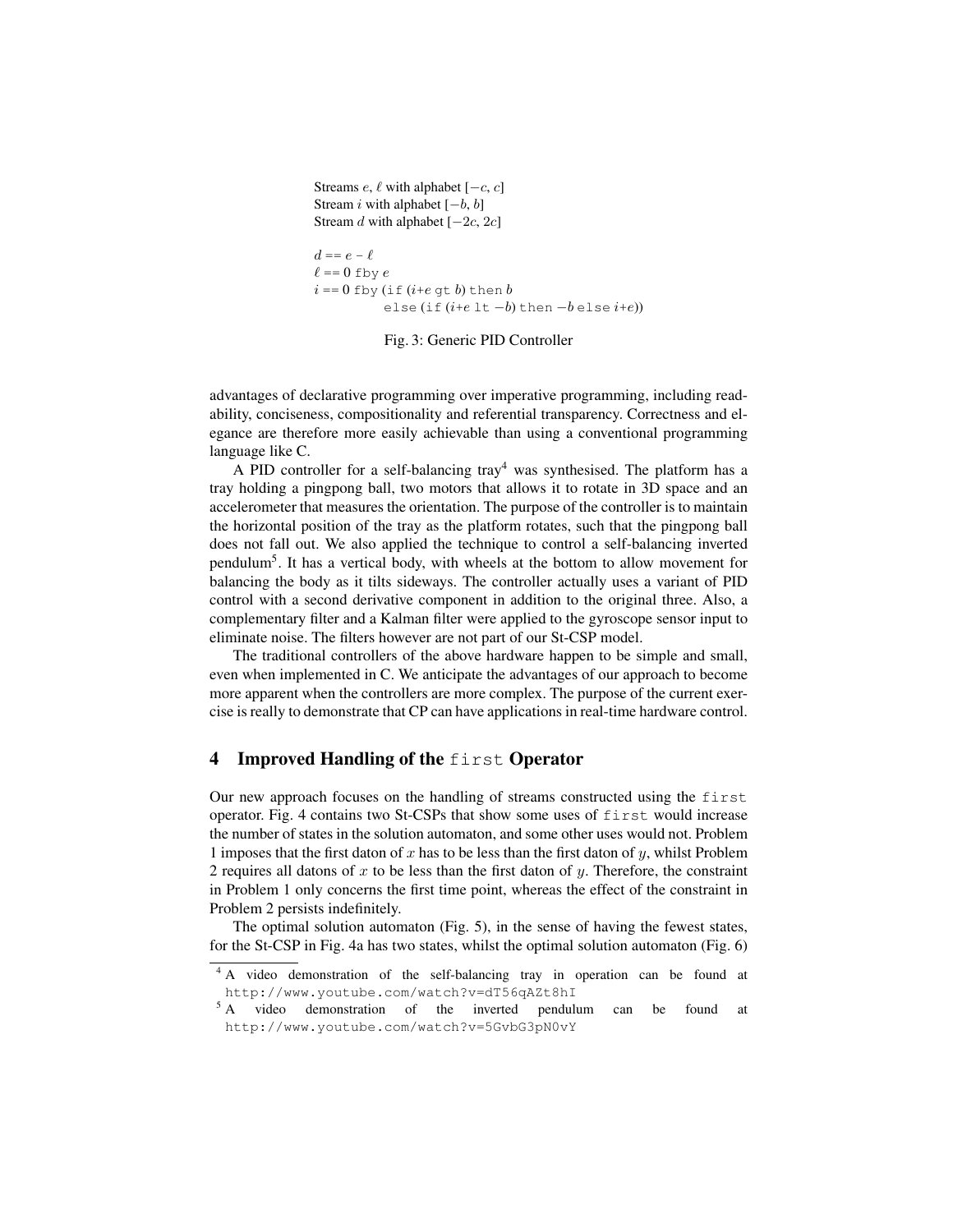| Streams x, y with alphabet [0, 2] | Streams x, y with alphabet [0, 2] |
|-----------------------------------|-----------------------------------|
| first $x <$ first $y$             | $x <$ first $y$                   |
| (a) Problem 1                     | $(b)$ Problem 2                   |

Fig. 4: Example St-CSPs

for the St-CSP in Fig. 4b is a three-state automaton. In fact, for the St-CSP in Fig. 4b, as the size of the alphabet of  $y$  increases, the number of states in the optimal solution scales linearly. This is because, for each value that  $first y$  takes, there is a different upper bound on x. Therefore, a different state is needed for each value of  $first y$ .



Fig. 5: Optimal Solution Automaton for first  $x <$  first  $y$ 



Fig. 6: Optimal Solution Automaton for  $x \leq f$  is rest y

The difference between the two St-CSPs is that Problem 1 has a constraint that involves only the first time point, whereas Problem 2 has a constraint that involves streams with first operators and also other constructions of variable streams. These two examples demonstrate that constraints of the former kind do not increase the solution automaton size in general, whilst constraints of the latter kind can potentially multiply the size by a linear factor in the size of the stream alphabet.

However, the original solving approach [8, 11] produces an automaton (Fig. 7) of linear size even for Problem 1, as a result of their normalisation rules. Stream expressions of the form " $first$   $expr$ " are normalised with the introduction of primitive next constraints  $(x_i == \text{next } x_i)$ , which increase the size of the solution automaton because the daton values taken by  $x_i$  has to be taken by the daton of  $x_i$  at the next time point. Therefore, different states are needed to distinguish between the different values, effectively acting as memory for the automaton. Figure 8 shows an example of how states act as memory, where the alphabet of  $x_i$  is  $[0, 1]$  for simplicity. Each state in Fig. 8 is annotated with the last daton value of the stream  $x_j$  that it represents.

Our proposed approach therefore is designed to avoid introduction of primitive next constraints for normalising streams with first operators, by improving the normalisation and search procedure. Even though the proposal applies only to a certain class of St-CSPs, we identify two practical uses for this class, which is presented in Sect. 5.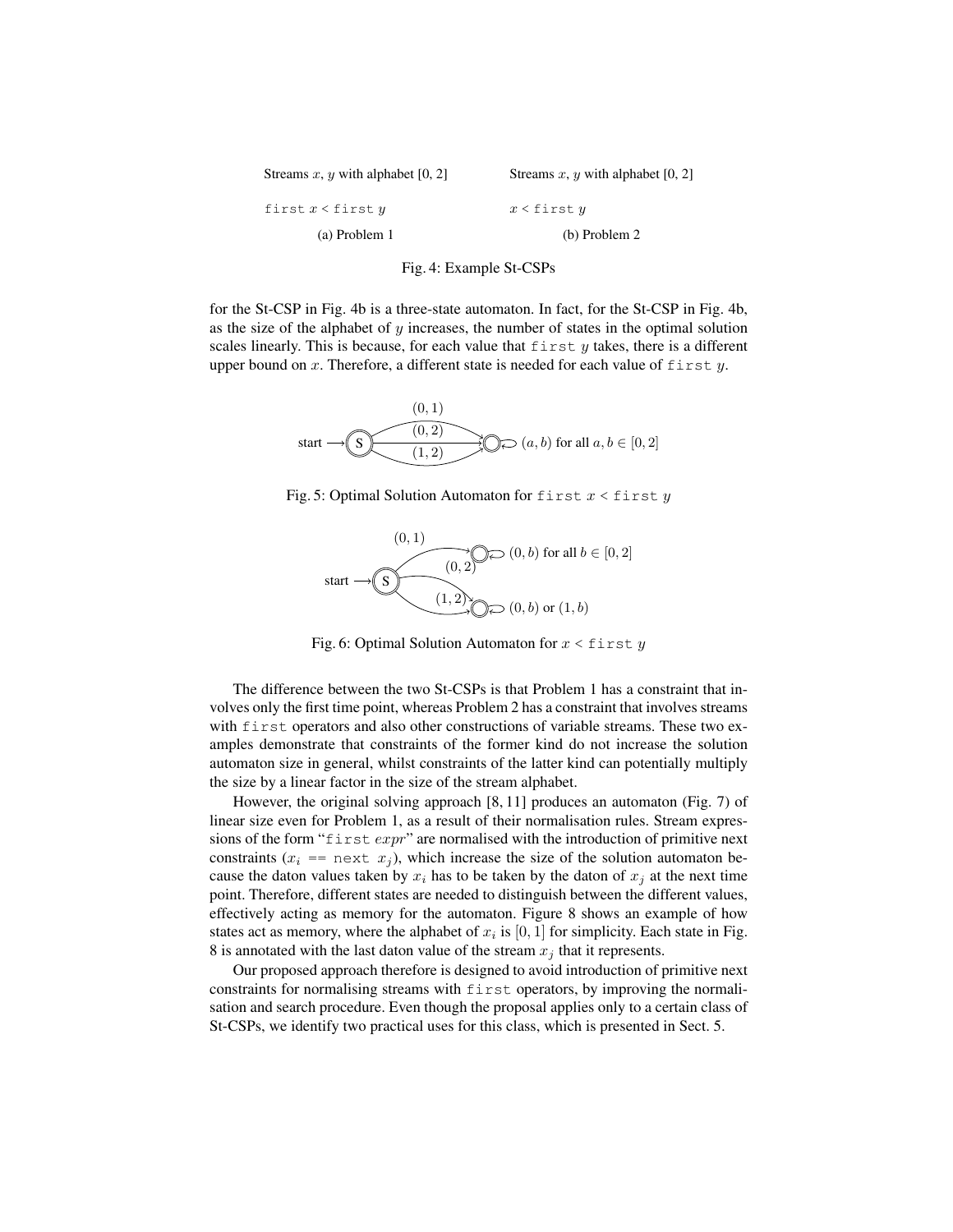

Fig. 7: Siu et al. [8, 11]: Solution Automaton for first  $x <$  first  $y$ 



Fig. 8: Solution Automaton for  $x_i$  == next  $x_j$ 

#### 4.1 Constraint Normalisation

We propose to relax Siu's normal form [11]. An St-CSP is in *normal form* if it contains only constraints of the following two forms.

- Primitive next constraints:  $x_i$  == next  $x_i$
- Primitive pointwise constraints that do not involve next or fby.

*Note that*, in our approach, constraints involving only the first temporal operator are also considered as pointwise constraints.

The normalisation of next and fby streams is largely unchanged from Siu's algorithm [11]. The following is our new normalisation algorithm concerning first streams.

- 1.  $(C_0 \cup \{c \text{[next first expr]}\}, C_1) \rightsquigarrow (C_0 \cup \{c \text{[first expr]}\}, C_1)$
- 2.  $(C_0 \cup \{c \text{[first first expr]}\}, C_1) \rightsquigarrow (C_0 \cup \{c \text{[first expr]}\}, C_1)$
- 3.  $(C_0 \cup \{c \text{[first } (expr_1 \text{ fby } expr_2)]\}, C_1) \rightsquigarrow (C_0 \cup \{c \text{[first } expr_1]\}, C_1)$
- 4.  $(C_0 \cup \{c \text{[first const]}\}, C_1) \rightsquigarrow (C_0 \cup \{c \text{[const]}\}, C_1)$  where const is a constant stream.
- 5.  $(C_0 \cup \{c \text{[first next } expr\}, C_1) \rightsquigarrow (C_0 \cup \{c \text{[first } v\}, C_1 \cup \{v == next\})$  $expr$ }) where  $expr$  is not of the form first  $expr_1$ , next  $expr_1$  or  $expr_1$  fby  $\exp r_2$ , and v is an auxiliary variable not in any of  $c$  [–],  $C_0$  and  $C_1$ .

To calculate the alphabets of auxiliary variables, we use interval arithmetic to construct bounds of the expression represented by the variable.

Given our new definition of normal form, the search algorithm has to be adapted.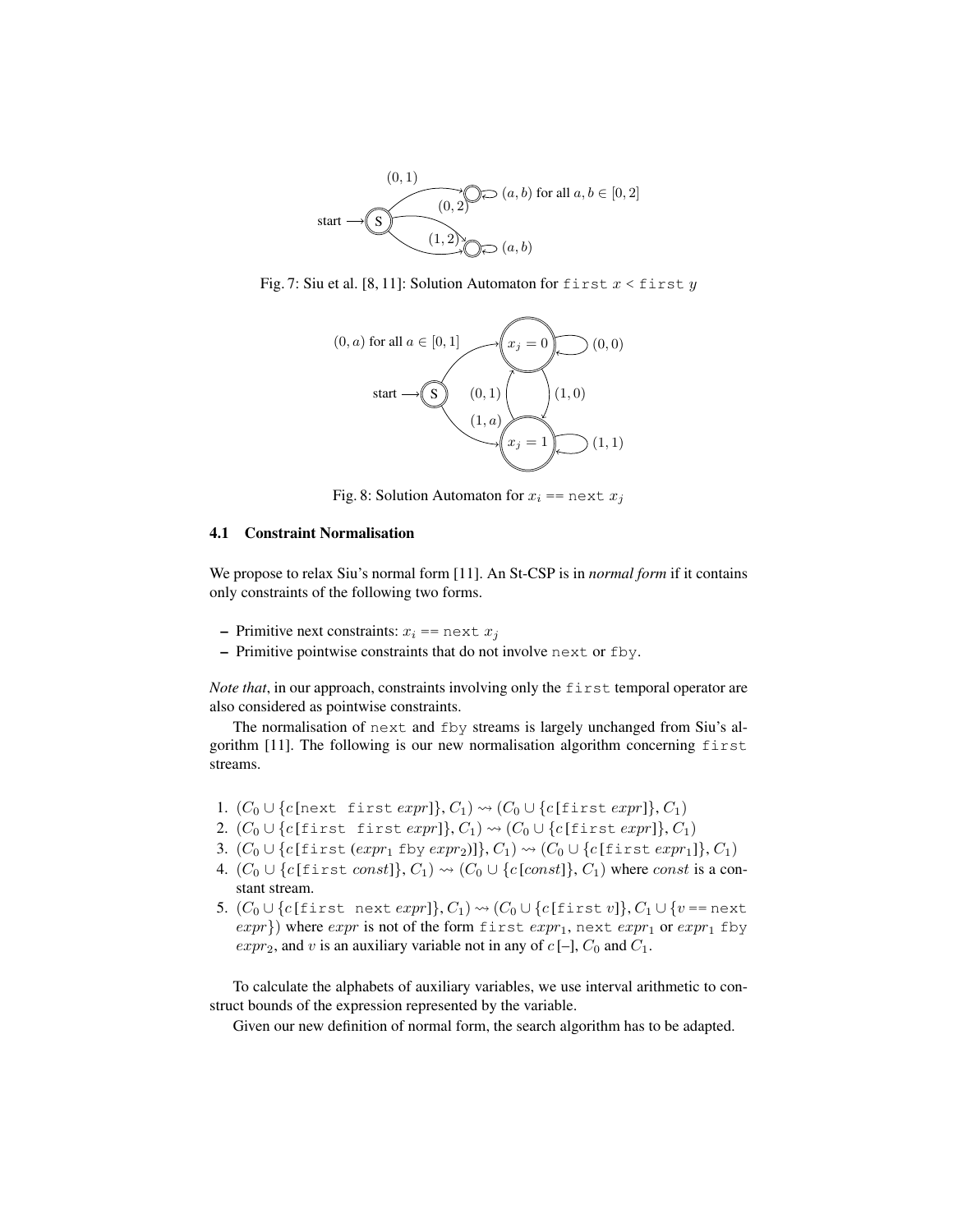#### 4.2 Search Algorithm

Constraint specifications are now assumed to be in the normal form defined in the last section. The search algorithm we propose is again similar to the original approach [8, 11], but the constraints in our approach can change during search.

We now describe how we construct the set of constraints C' of a child node  $\hat{Q}(k+1)$ from the set of constraints C of the parent node  $\hat{P}(k)$  and instantaneous assignment  $\tau_k$ if  $\hat{P}(k) \stackrel{\tau_k}{\rightarrow} \hat{Q}(k+1)$ . The construction of  $\tau_k$  should have been such that it satisfies all the primitive next constraints imposed by  $\tau_{k-1}$ , i.e.  $\tau_k(x_j) = \tau_{k-1}(x_i)$  for all primitive next constraints  $x_i$  == next  $x_i$ , and also all primitive pointwise constraints in C. In order to construct  $C'$ , a direct copying from  $C$  is not correct. We observe that primitive next constraints are invariant in all shifted views of an St-CSP. It is only the primitive pointwise constraints that may change. In particular, streams with first operators are no longer the same when we take the shifted view of the child node  $Q(k + 1)$ . Such streams have to be *evaluated*, meaning that all variable streams inside a first operator have to be substituted by their assigned values from  $\tau_k$ . The resulting stream expressions thus contain only constant streams, pointwise operators and first operators. Since first operators have no effect on constant streams, the expressions can always be reduced to a constant stream by evaluating pointwise operations and deleting first operators. We say we *evaluate* a constraint if and only if we evaluate all the stream expressions with first operators in the constraint. After evaluating a constraint with  $\tau_k$ , we test whether it is a tautology. Since arithmetic is not decidable in general, we only consider tautologies of the zeroth order, i.e. those not involving universally quantified variables. If the constraint is a tautology, it is removed from the constraint set C.

*Example 1.* An example is given here to illustrate the construction process. Consider the St-CSP in Fig. 9a, which is normalised to the one in Fig. 9b. We construct the child node  $\hat{Q}(1)$  from the root node and the instantaneous assignment  $\tau_0 = \{(x =$  $(0), (y = 0), (v = 2)$ . Observe that given this  $\tau_0$ , any  $\tau_1$  must obey  $\tau_1(y) = 2$  due to the primitive next constraint. The final result of C' is  $\{x = 0, x \le v, v = \text{next y}\}\$ :

- first  $x =$  first  $(x + y)$  is first substituted with values of  $\tau_0$  and becomes first  $0 =$  first  $(0 + 0)$ . The constraint is then evaluated into  $0 =$  = 0, which is a tautology not involving any variables. Therefore, we remove the constraint from  $C'.$
- $x =$  first y is evaluated into  $x = 0$ . Since x is still present, the constraint is not removed from  $C'$ .
- $v =$  next y and  $x < v$  are unchanged.

Dominance between search nodes is detected in the same way as the original approach [8, 11]. We say x is a *signature stream* if and only if x appears on the L.H.S. of a primitive next constraint  $x =$  next y for some stream y. Suppose  $\hat{Q}_1(k_1)$  is a search node constructed from the instantaneous assignment  $\tau_{k_1}$  and  $\hat{Q}_2(k_2)$  is another search node constructed from  $\tau_{k_2}$ . Let their corresponding sets of constraints be  $C_1$  and  $C_2$ . We say that the two search nodes are *equivalent* if and only if  $C_1$  is syntactically equivalent to  $C_2$  and  $\tau_{k_1}(x) = \tau_{k_2}(x)$  for all signature streams x. The proofs of Siu et al. [8, 11] can be easily adapted to show that the detection is sound.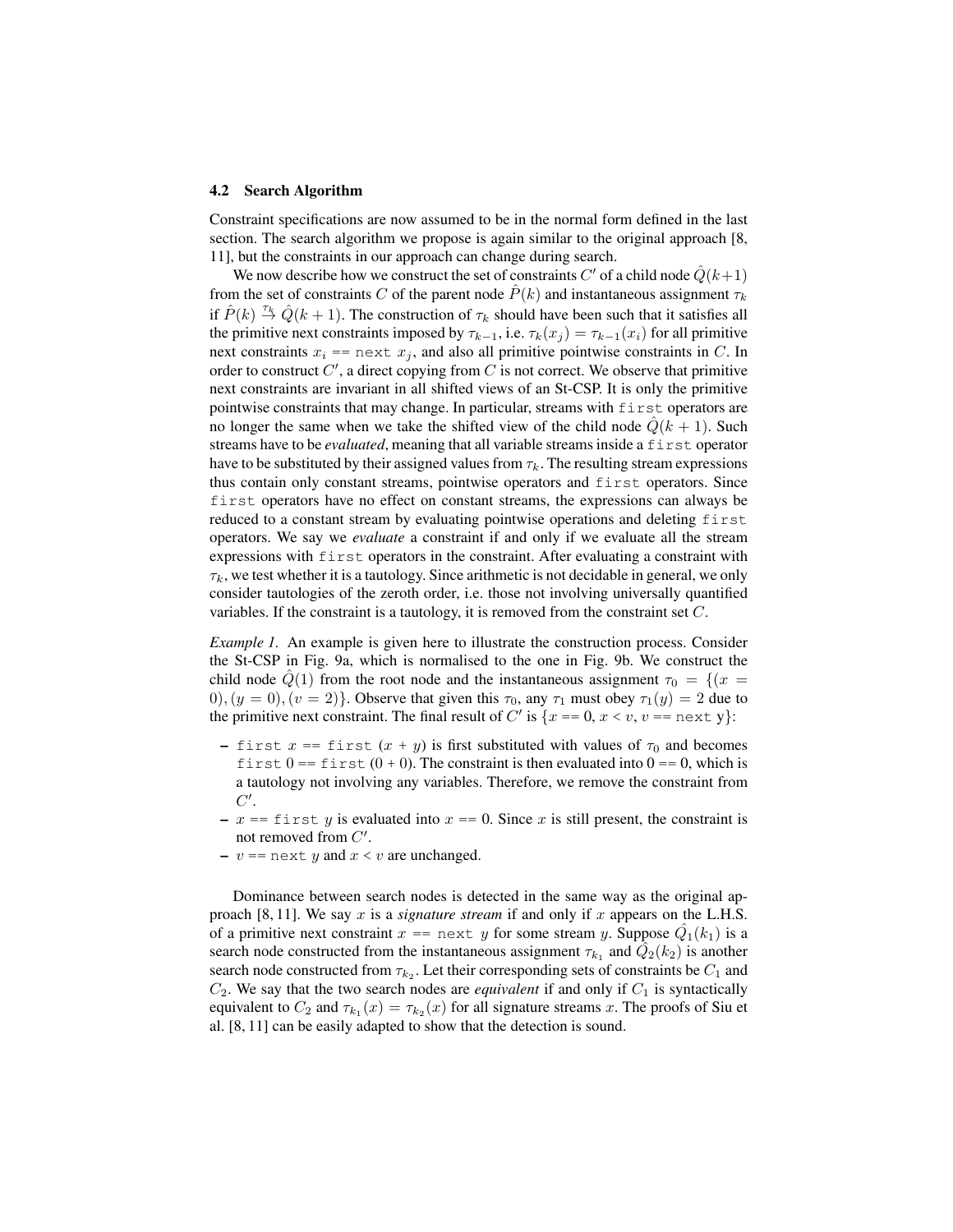| Streams x, y with alphabet [0, 2] | Streams x, y, v with alphabet [0, 2] |
|-----------------------------------|--------------------------------------|
| first $x ==$ first $(x + y)$      | first $x ==$ first $(x + y)$         |
| $x ==$ first $y$                  | $x ==$ first $y$                     |
| $x <$ next $y$                    | $x < v, v ==$ next $y$               |
| (a) Example St-CSP                | (b) Normalised Example St-CSP        |

Fig. 9: Example St-CSPs Illustrating the Search Algorithm

The previous example also demonstrates how we remove all information about the values taken for constraints involving only the first time point. They are always evaluated into a tautology that we recognise. Therefore, it is impossible for the solution automaton to have any "memory" on what values were taken, meaning there are no distinct states distinguishing between the different values. This achieves the reduction in automaton size we seek.

Our improvement is applicable whenever there exists a stream expression of the form first expr that only appears in constraints involving the first time point, and can take multiple values. The size of the solution automaton can be reduced by an exponential factor from the original approach [8, 11]. For example, for an St-CSP with 2n streams with alphabet [0,1] and constraints first  $x_{2i} =$  first  $x_{2i+1}$  for  $0 \leq$  $i \leq n-1$ , our approach produces a two state automaton since all constraints are removed after the first time point. In contrast, the original approach [8, 11] normalises the problem and produces 2n streams constrained by primitive next constraints. There are a total of  $2^n$  valid combinations of values taken by the streams with  $first$  operators. Therefore, considering also the start state, an automaton of size  $2^n + 1$  is produced.

We prove the soundness of our constraint construction algorithm in the following. Recall from Sect. 2.4 that, if a parent node  $P$  has the set of constraints  $C$ , then the constraints of a child node Q are  $(C \cup \{c'\})$  where  $c'$  is the constraint stating  $x(0) = \tau_k(x)$ for all streams x and  $x(i)$  is unconstrained for all  $i > 0$ . Since our construction algorithm takes shifted views into account, the following theorem proves the equivalence of C' and  $(C \cup \{c'\})(1, \infty)$  where C' is the result of our construction.

**Theorem 1.** Suppose the constraint set C' of the shifted view of child node  $\hat{Q}(k+1)$ *is constructed from the constraint set* C *of the parent node*  $\hat{P}(k)$  *and the instantaneous assignment*  $\tau_k$ *. Then*  $C' = (C \cup \{c'\})(1, \infty)$  *where*  $c'$  *is the constraint stating*  $x(0) =$  $\tau_k(x)$  *for all streams* x *and*  $x(i)$  *is unconstrained for all*  $i > 0$ *.* 

*Proof.*  $C' \subseteq (C \cup \{c'\})(1,\infty)$ : Let  $a(1,\infty)$  be a string satisfying  $C'$  and  $a(0)$  =  $(\tau_k(x_1), \ldots, \tau_k(x_n))$  where  $\{x_i\}$  is the set of variables. Therefore a satisfies c' by construction. Consider an arbitrary constraint  $c \in C$ . If c is a primitive next constraint, then a must satisfy c as  $c \in C'$  by construction. Otherwise, c is a primitive pointwise constraint. If c does not involve first operators, then  $a(1,\infty)$  must also satisfy c as  $c \in C'$  by construction. If c does involve first operators, then  $a(1,\infty)$  satisfies the evaluated version of  $c$ , for the evaluated constraint is in  $C'$ . Since stream expressions with first operators are evaluated numerically according to  $\tau_k = a(0), a(1, \infty)$ must therefore also satisfy c. The pointwise interpretation of c is satisfied by  $a(0) = \tau_k$ by construction, and therefore  $a$  satisfies  $c$  as a whole. To summarise,  $a$  satisfies any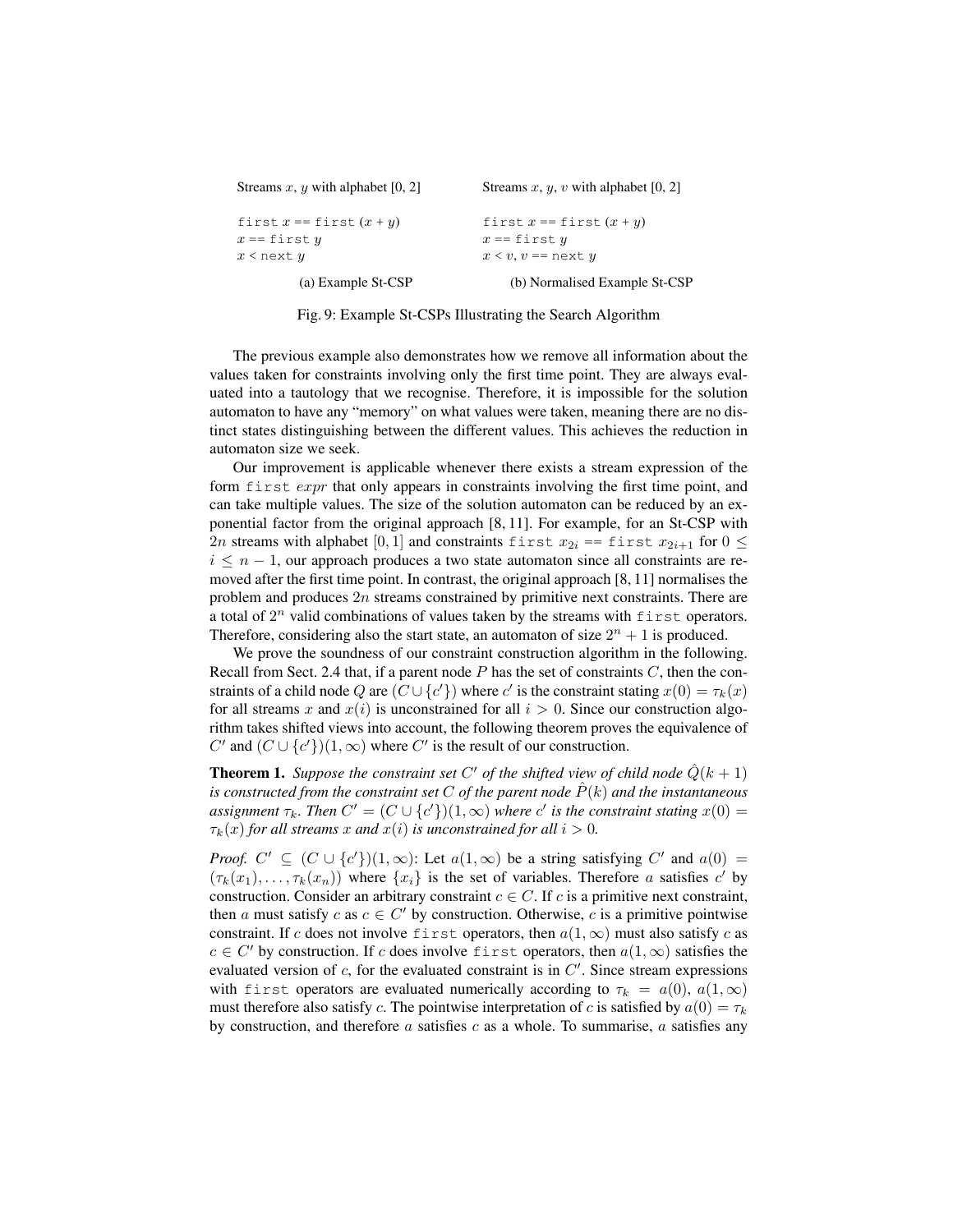constraint  $c \in C$  and also the constraint  $c'$ . Hence  $a(1,\infty)$  satisfies  $(C \cup \{c'\})(1,\infty)$ , proving  $C' \subseteq (C \cup \{c'\})(1,\infty)$ .

 $(C \cup \{c'\}) (1, \infty) \subseteq C'$ : Let  $b(1, \infty)$  be a string that satisfies  $(C \cup \{c'\}) (1, \infty)$ and  $b(0) = \tau_k$ . Stream *b* therefore satisfies  $(C \cup \{c'\})$  by construction. Consider an arbitrary constraint  $c \in C'$ . If c is a primitive next constraint, then  $c \in C$  as well, and hence  $b(1,\infty)$  satisfies c. Otherwise, c is a primitive pointwise constraint. If  $c \in C$ , then  $b(1,\infty)$  satisfies c. If not, then c is evaluated from a constraint  $c_0 \in C$  using values of  $\tau_k$ . By definition, b satisfies  $c_0$ . Therefore, b satisfies the constraint d constructed by evaluating streams in  $c_0$  using values of  $\tau_k$ . Stream d is thus a constraint not involving any first operators, which implies that  $b(1, \infty)$  satisfies d. Also observe that d is in fact c, and so b satisfies c. Since c does not involve any temporal operators,  $b(1,\infty)$ must also satisfy c. From the above, regardless of the type of constraint c is,  $b(1,\infty)$ satisfies c. Therefore,  $(C \cup \{c'\})(1,\infty) \subseteq C'$ . The contract of the contract  $\Box$ 

## 5 Benefitting from the New Implementation

Our improvement applies only to certain usages of the first operator in an St-CSP. In this section, we show possible uses of the first operator in applications that can benefit from our new search algorithm.

#### 5.1 Symmetry Breaking

The first operator can be used for breaking solution symmetry [4] in St-CSPs to reduce search, in the same way symmetry breaking helps with solving standard CSPs.

Symmetry breaking is the avoidance of visiting symmetric counterparts of visited search space. Suppose a CSP has *value symmetry* [9]  $\sigma$  and *variable symmetry* [9]  $\sigma'$ . If  ${x_0 = d_0, x_1 = d_1, \ldots, x_n = d_n}$  is a solution of P, then  ${x_0 = \sigma(d_0), \ldots, x_n = d_n}$  $\sigma(d_n)$ } and  $\{x_{\sigma'(0)} = d_0, \ldots, x_{\sigma'(n)} = d_n\}$  are also solutions respectively.

One technique for breaking value symmetry is by preassignment [7]. An analogous technique for stream constraint solving is to preassign the first daton of streams by constraints of the form "first  $x == const$ ". This is a constraint that only concerns the first time point. However, since the stream with the first operator can only take one value, preassignment constraints do not increase the sizes of solution automata produced by even the original approach [8, 11].

To break variable symmetry, a lexicographical ordering of assigned values can be imposed [5]. That is, suppose there is a fixed ordering on the set of variables. Extra constraints are added to enforce that if  $x_1 < x_2$ , then  $d_1 \leq d_2$  where  $d_1$  and  $d_2$  are the values assigned to  $x_1$  and  $x_2$  respectively. An analogous treatment with streams is to enforce such ordering at the first time point by adding constraints such as  $first x_1$  $\leq$  first  $x_2$  and first  $x_2 \leq$  first  $x_3$ .

Observe that streams with first operators in these lexicographical ordering constraints can take multiple values in general. Therefore, our improvement applies and produces a smaller solution automaton than the original approach  $[8, 11]$ . Given n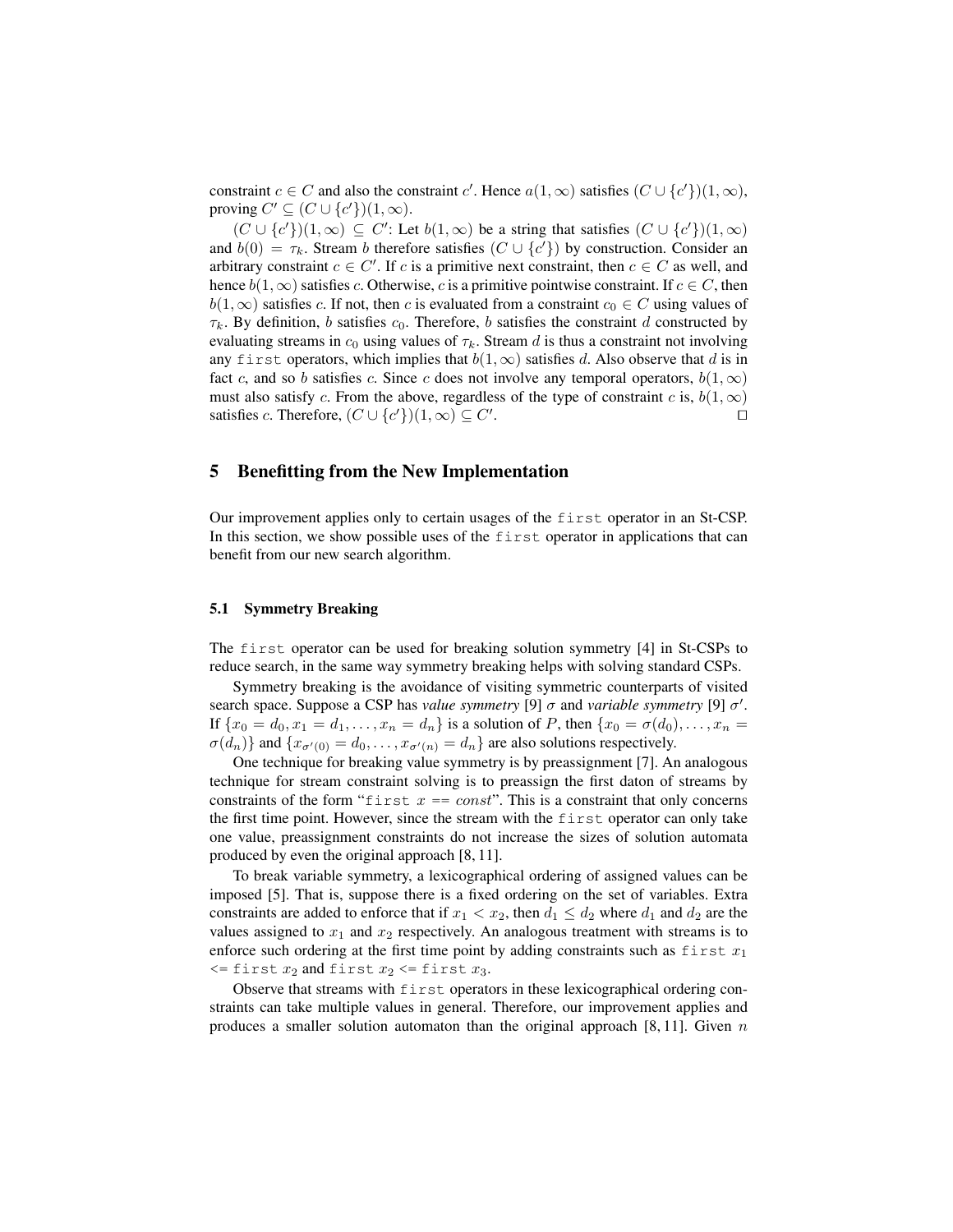streams with the same alphabet of size  $|\Sigma|$ , our solution automaton is smaller<sup>6</sup> by a multiplicative factor  $\binom{|\mathcal{L}|+n-1}{n}$ , which is the number of different valid assignments for the first datons of each stream. Section 6 includes experimental results to show the improvement.

#### 5.2 Sequential Planning

Ghallab et al. [6] give a framework for encoding planning problems in traditional CSPs. The framework first states a planning problem in the *state variable representation*, consisting of *state variables* which are descriptions of the world that can change over time, *actions* with *preconditions* and *effects* which cause changes to the world, and *rigid relations* which describe the invariants in the world. For example, at (cat) is a state variable that holds the location of the cat object. The move ( $\circ$ ,  $\circ$ ,  $\circ$ ) action has the precondition that  $at(o) = a$  and the effect that  $at(o) = b$ . adjacent =  $\{$  (desk, wall), (desk, bed) is a rigid relation.

The state variable representation can then be encoded [6] as a CSP that expresses a plan of length t. Each time point has an associated  $\arctan^t$  variable, denoting the action taken at time  $t$ . Each state variable is encoded as a constraint variable for every time point, for example at (cat)<sup>0</sup>,..., at (cat)<sup>3</sup> for a plan of length 3. Precondition constraints are used to enforce the preconditions of actions. They are of the form ( $\arctan$ <sup>t</sup>  $= a$ )  $\Rightarrow$  (preconditions of a at time  $t - 1$ ), such as (action<sup>t</sup> = move(o,a,b))  $\Rightarrow$  (at (o)<sup>t−1</sup> = a). Similarly, there are effect constraints of the form (action<sup>t</sup> = a)  $\Rightarrow$  (effects of a at time t). Finally, frame constraints enforce that actions do not change anything other than their effects. For example, the constraint  $\{(\text{action}^t =$ move (o, a, b), has (balloon)<sup>t</sup> = c, has (balloon)<sup>t+1</sup> = c | c is an object}.

With a St-CSP formulation, however, a variable for each time point is no longer needed. Only one St-CSP variable is required for each state variable, and another St-CSP variable for the action stream as St-CSP variables inherently span all time points. Precondition and effect constraints do not need to be specified per time point either. Observe that implication can be specified by inequality of pseudo-Boolean streams. Hence the precondition constraints (action<sup>t</sup> = move (o, a, b))  $\Rightarrow$  (at (o)<sup>t-1</sup> = a) can be specified in an St-CSP as a single constraint next  $(action \eqcirc q move(o, a, b))$  $\leq$  at(o) eq a. It is a coincidence that the inequality appears typographically in the reverse direction of the implication symbol.

Subsequently, to ensure that the goal is achieved within  $t$  time points, a goal constraint is added: first next next next ... next  $goal == 1$  where there are  $t$  next operators and  $goal$  is the pseudo-Boolean stream expression denoting whether the goal has been achieved or not.

With traditional CSPs, the size of the specification for a  $t$  step planning problem scales linearly with  $t$ . With St-CSPs, the size stays constant. Therefore, the St-CSP approach achieves representational simplicity that is not possible with the standard CSP approach. Another advantage is that, even though there may be potentially infinitely

<sup>&</sup>lt;sup>6</sup> This calculation excludes the start state, i.e. the size of the original automaton is  $\binom{|Z|+n-1}{n} \times$  $(|S| - 1) + 1$  where  $|S|$  is the size of our automaton.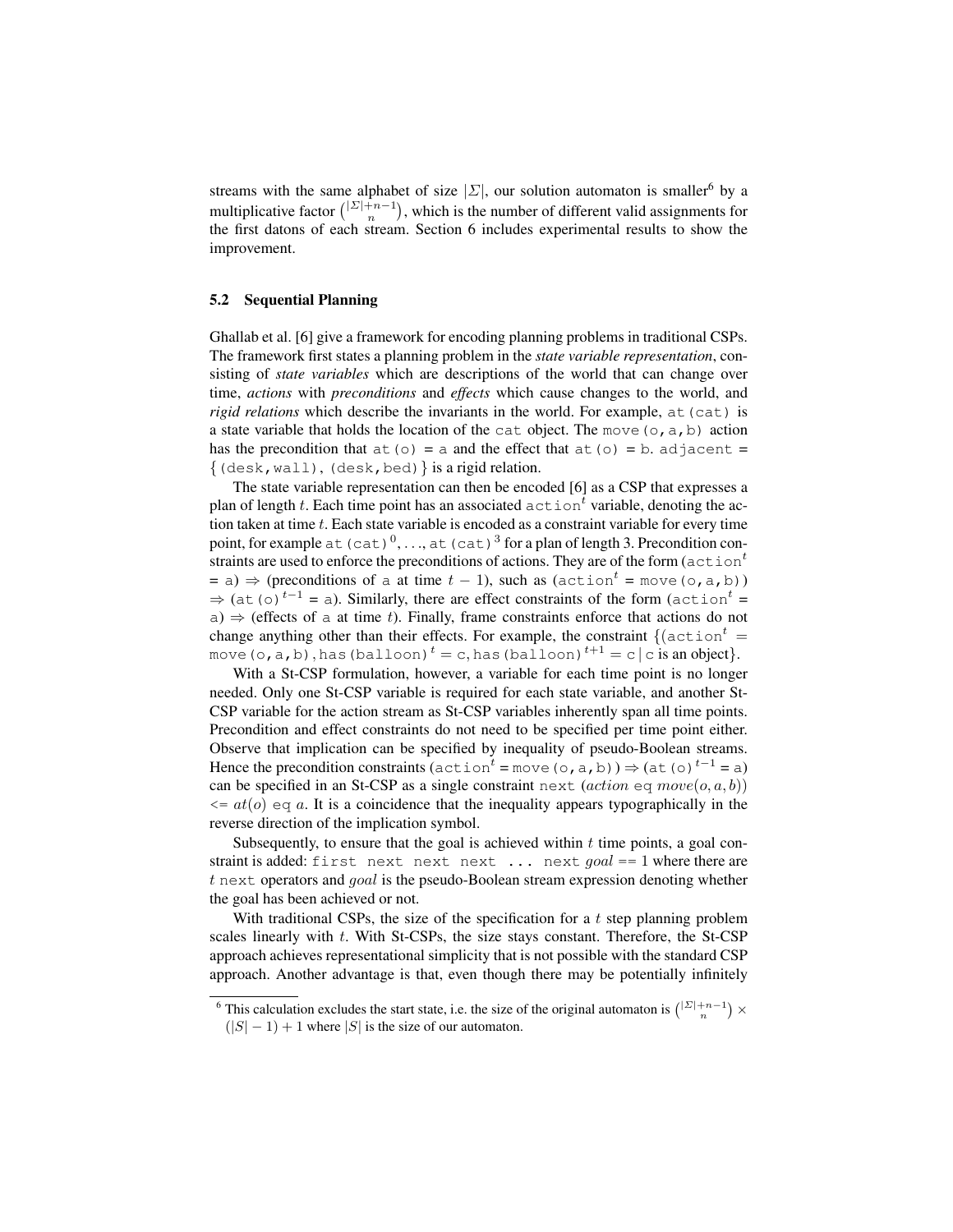many solutions to the St-CSP, the solution set can be represented by a finite description, namely the solution automaton.

*Example 2.* The following is a simple example demonstrating the modelling technique. Suppose there is a unique, physical document to be circulated to  $n$  individuals. Only one individual may hold the document at any single time point. We use the state variables seen (i) to denote whether individual  $\pm$  has seen the document yet. The action  $q$ iveTo(i) has no preconditions and the effect that seen(i) becomes true (or 1). Using the formalism above, we get the simple St-CSP in Fig. 10. In this example, we do not specify the length of the plan.

Stream *qoal* with alphabet [0, 1] Stream  $give To$  with alphabet [0,  $n - 1$ ] Streams  $seen_0, \ldots, seen_{n-1}$  with alphabet [0, 1]

| Constraints:                                 |                                                            |
|----------------------------------------------|------------------------------------------------------------|
| For each $i$ ,                               | first $qoa l = 0$                                          |
| first $seen_i == 0$                          | $qoal \geq (seen_0 \text{ and }  \text{ and } seen_{n-1})$ |
| next $seen_i$ >= $seen_i$ or $(giveTo$ eq i) | $next goal >= goal;$                                       |

Fig. 10: Document Circulation Planning St-CSP

We can also use the first operator to specify initial conditions. For example, it can be the case that the first individual who gets the document must be one of senior rank, which is defined by the individual having a number smaller than  $(n-1)/2$ . We introduce a constraint first  $giveTo < (n - 1)/2$ . Initial conditions produce constraints that only involve the first time point. When an initial condition is not strict, such as the one above, the streams with first operators can take multiple values. In this case, our improvement applies again, resulting in a smaller solution automaton and faster search. This shows that our new implementation has relevance to planning problems as well.

## 6 Experimental Results

We compare our implementation with the original implementation [8, 11] using both the runtime and the size of the solution automaton as metrics. Experiments are conducted on an Intel Core i7 ( $4 \times 2.2$ GHz) machine with 16GB RAM. Both solvers are set to timeout in 1 hour. A "-" in the results table means the solver failed to solve the test case within the time limit. We also highlight the best results in bold per test case in the tables. *Note that*, our implementation also includes improvements achieved by using better data structures than the original.

#### 6.1 Juggling Patterns

Siu et al. [8, 11] give juggling patterns generation as an application of stream constraint solving. The St-CSP model describes the possible patterns of juggling moves obeying physical laws, parametrised by the number  $b$  of balls being juggled and the maximum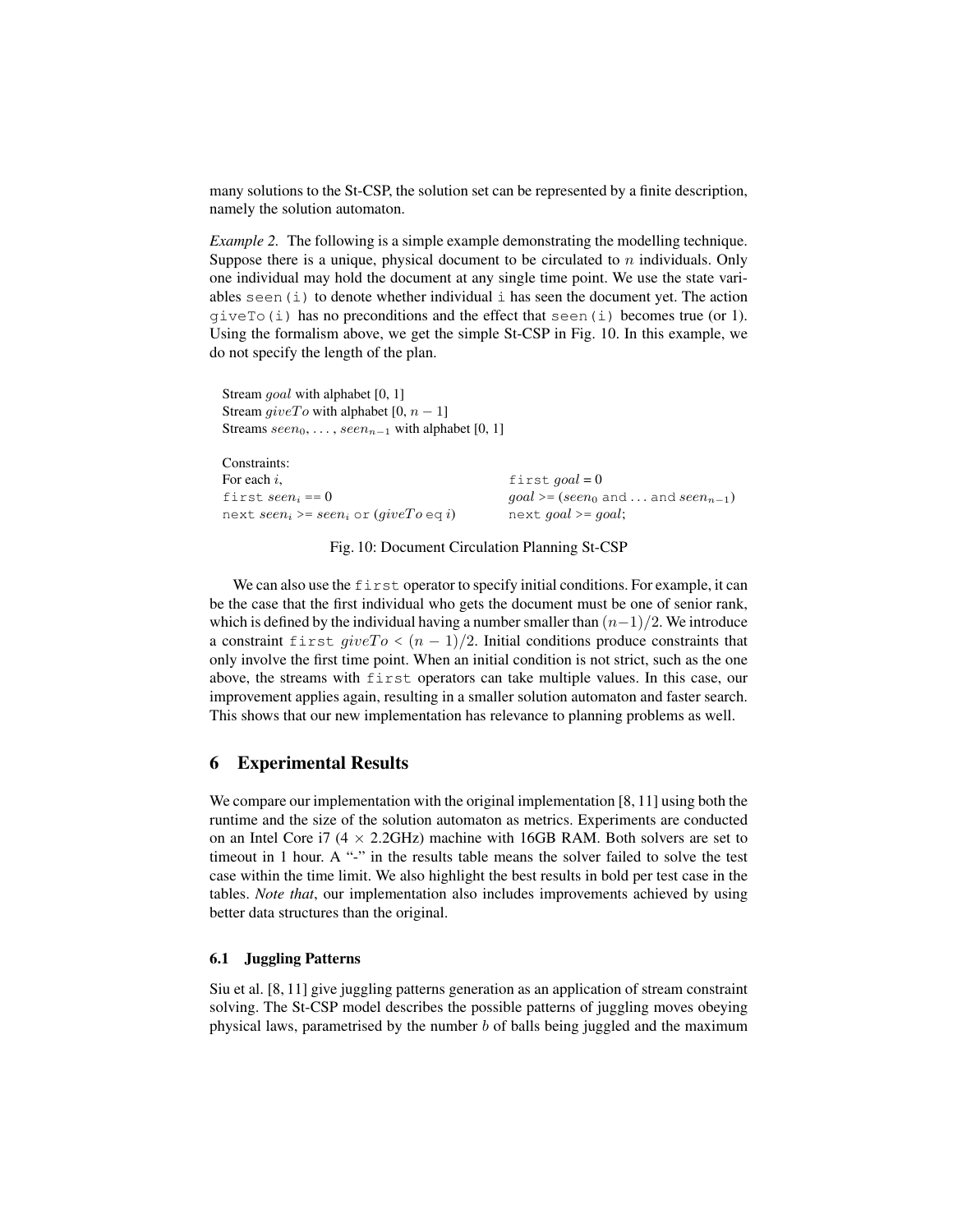number f of upward force units that can be applied to the balls. For physical reasons,  $b \leq f$ . This problem has variable symmetries. The test cases therefore contain symmetry breaking constraints, and can demonstrate the efficiency of our improvement.

Table 1 gives the experimental results. Our implementation performs much better than the original solver in both metrics. The reduction in time can be as much as 96% for the case ( $b = 4, f = 6$ ), which also achieves a 90% reduction in automaton size.

|              | Original |                                                     | <b>New</b> |     |
|--------------|----------|-----------------------------------------------------|------------|-----|
|              |          | Test Case Time (s) # of States Time (s) # of States |            |     |
| $(b=4, f=4)$ | 0.00     | 5                                                   | 0.00       | 5   |
| $(b=4, f=5)$ | 2.10     | 481                                                 | 0.12       | 121 |
| $(b=4, f=6)$ | 36.28    | 3601                                                | 1.27       | 361 |
| $(b=5, f=5)$ | 0.10     | 6                                                   | 0.01       | 6   |
| $(b=5, f=6)$ | 238.41   | 3601                                                | 11.33      | 721 |
| $(b=6, f=6)$ | 2.10     |                                                     | 0.23       |     |

Table 1: Results for the Juggling Test Cases

#### 6.2 Document Circulation Planning Problem

We use the document circulation example in Sect. 5.2 as a class of test cases. The initial condition described is also included in order to demonstrate our improvement. The number  $n$  of individuals are varied to generate multiple test cases.

Table 2 gives the experimental results. It shows a significant reduction in both the solving times and the sizes of the solution automata in all test cases. The reduction in search time is at least 64% when  $n = 10$  and can be as much as 97% when  $n = 13$ . As for the sizes of the solution automata, the reduction is at least 53% when  $n = 10$ and can achieve 67% when  $n = 13$ . The results for  $n = 14$  are incomparable since the original implementation [8, 11] failed to solve the test case within 1 hour.

|                    | <b>Original Implementation New Implementation</b> |             |       |                        |
|--------------------|---------------------------------------------------|-------------|-------|------------------------|
| Test Case Time (s) |                                                   | # of States |       | Time $(s)$ # of States |
| $n=10$             | 5.07                                              | 4093        | 1.81  | 1920                   |
| $n=11$             | 24.23                                             | 10236       | 4.57  | 3968                   |
| $n=12$             | 102.43                                            | 20476       | 11.50 | 7936                   |
| $n=13$             | 1132.53                                           | 49147       | 28.38 | 16128                  |
| $n=14$             |                                                   |             | 66.59 | 32256                  |

Table 2: Results for the Document Circulation Test Cases

# 7 Concluding Remarks

Our contributions in this paper are four-fold. First, we present a novel application of St-CSPs in real-time PID control. We believe this is the first application of CSPs in real-time control on real hardware. The technique was applied to two different pieces